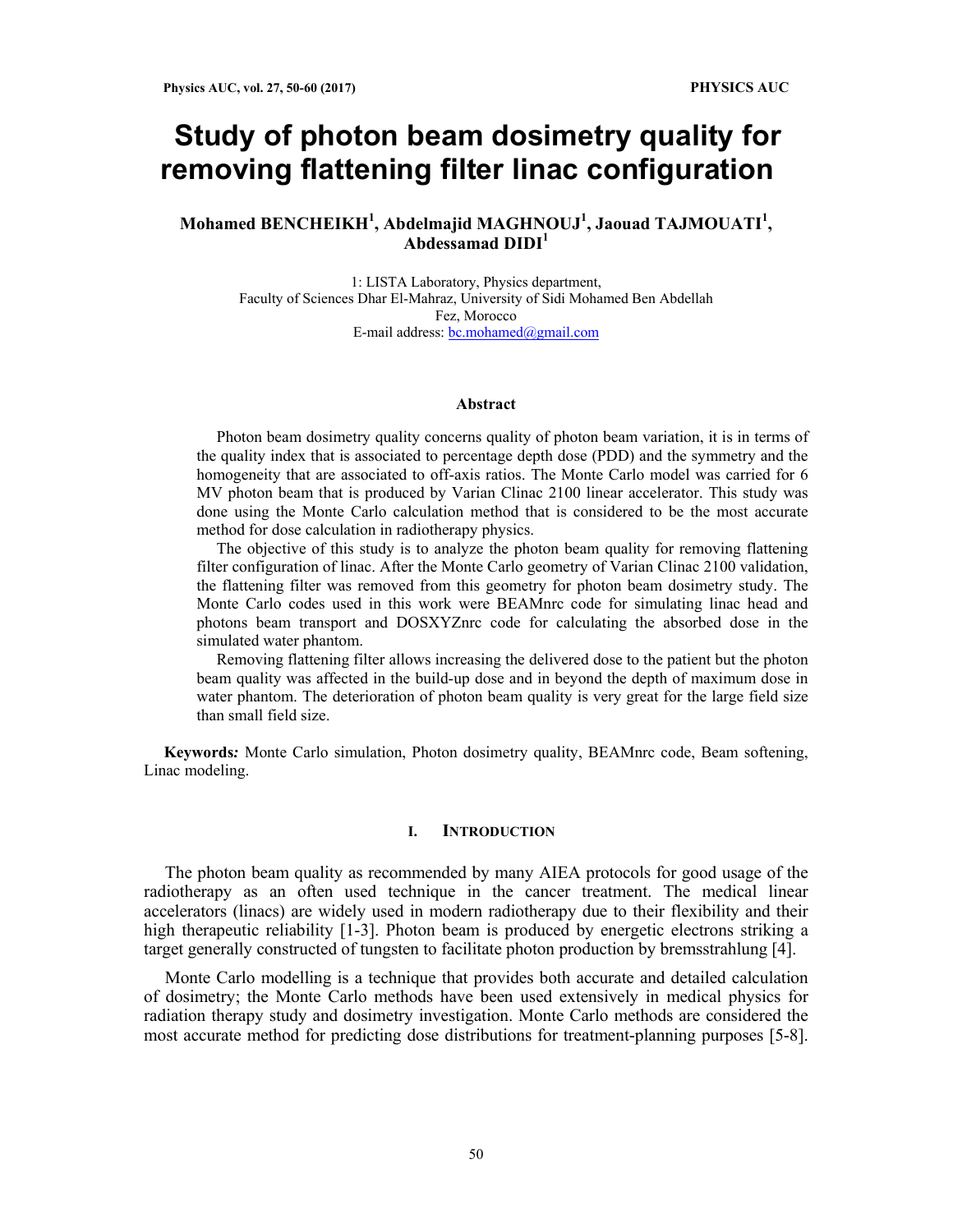Monte Carlo simulation in this work was performed by BEAMnrc code for modelling linac head and photons transport all head linac structures [9] and DOSXYZnrc code for modelling photons transport inside the phantom [10].

The purpose of this work is to build the Monte Carlo geometry of 6 MV photon beam Varian Clinac 2100 by BEAMnrc representing linac head model as realistically as possible, thereafter, the photon beam dosimetry quality for removing flattening filter configuration of linac for field size of  $6 \times 6$  cm<sup>2</sup> and  $10 \times 10$  cm<sup>2</sup> and the source surface distance (SSD) was 100 cm. The Modeling of physical process of the Monte Carlo simulation was based on the EGSnrc code [11].

The simulation validation was performed using gamma index as a technique for quantitative evaluation of dose distribution comparison [13, 14]. Gamma index criteria were chosen as recommended by SFPM [15] and they set to allow the dose difference (DD) and distance to agreement (DTA) of 3% and 3mm respectively. Gamma index acceptance rate was almost 99 % for PDDs, and almost 97 % for beam dose profiles, thus, Varian Clinac 2100 Monte Carlo geometry was validated according to tolerance limit recommended by AIEA in TRS430 [15] and in IAEA-TECDOC-1583 [16]. The statistical uncertainty of Monte Carlo simulation was 1% as determined by Aljamal M. et al [17].

Varian Clinac 2100 with removing flattening filter gives more benefits in increasing of delivered dose for field size of  $6 \times 6$  cm<sup>2</sup> and  $10 \times 10$  cm<sup>2</sup> but with the deterioration of photon beam quality for these field sizes. The main advantage of removing flattening filer was on increasing dose and the increasing of dose rate is approximately 80% for field size of  $6\times6$  cm<sup>2</sup> and it is approximately 110% for field size of  $10 \times 10^{6}$  cm<sup>2</sup>.

## **II. MATERIAL AND METHOD**

The Monte Carlo geometry of Varian Clinac 2100 was built based on manufacturerprovided information (Varian Medical Systems). Photon beam nominal energy is 6 MV. The figure 1 shows different linac head components that were simulated with BEAMnrc code and the position of scoring plane for scoring the phase space file for dosimetry analysis.



*Figure 1: Monte Carlo geometry scheme including the linac head and the position of the scoring plane for the phase space file and water phantom.*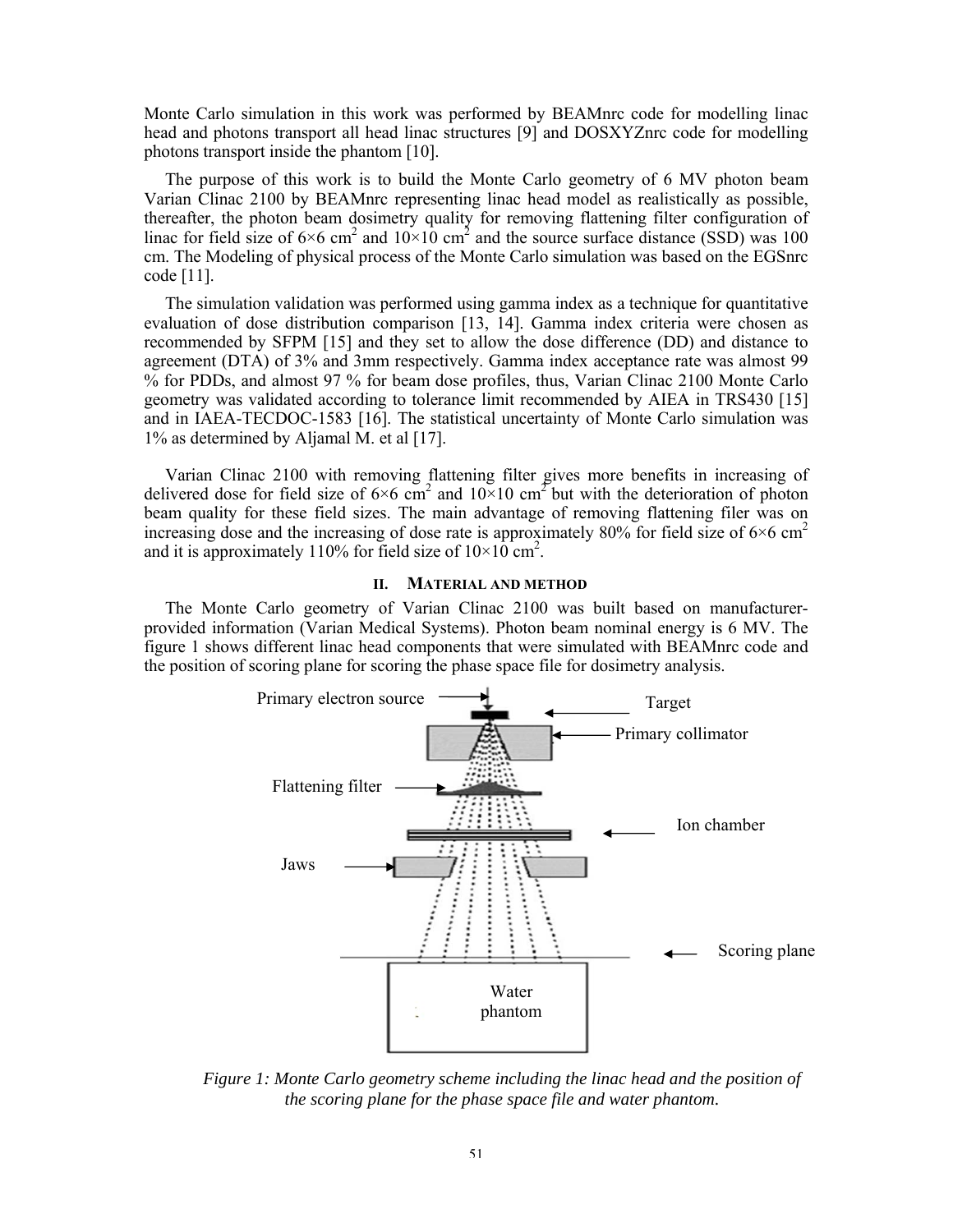| <b>EGSnrc MC transport</b> | Value        |  |
|----------------------------|--------------|--|
| parameter                  |              |  |
| <b>Global ECUT</b>         | 0.700 MeV    |  |
| Global PCUT                | $0.01$ MeV   |  |
| <b>ESTEPE</b>              | 0.25         |  |
| <b>XIMAX</b>               | 0.5          |  |
| Boundary crossing          | <b>EXACT</b> |  |
| algorithm                  |              |  |
| Skin depth for BCA         | 3            |  |
| Electron-step algorithm    | PRESTA-II    |  |
| Spin effects               | On           |  |
| Brems angular sampling     | <b>KM</b>    |  |
| Brems cross-sections       | <b>NRC</b>   |  |
| Triplet production         | On           |  |
| Bound Compton scattering   | On           |  |
| Compton cross-sections     | default      |  |
| Pair angular sampling      | KM           |  |
| Pair cross-sections        | <b>NRC</b>   |  |
| Photoelectron angular      | On           |  |
| sampling                   |              |  |
| Rayleigh scattering        | On           |  |
| Atomic relaxations         | On           |  |
| Electron impact ionization | On           |  |
| Photon cross-sections      | Xcom         |  |

EGSnrc-based physics modelling, the goal was also to simulate the radiation transport as realistically as possible, photon transport parameters was introduced as shown in table 1; they were selected with BEAMnrc code system version 2013.

*Table 1: EGSnrc physics modelling parameters used in this study.* 

The initial electron energy is not clearly provided by the manufacturer and varies among linacs of the same model [18, 19]. Thus, electron beam energy was selected by comparing measured and calculated PDD distribution for  $10 \times 10$  cm<sup>2</sup> field size using iterative Monte Carlo simulation by varying electron energy above the target. Source spot size and mean angular spread were determined by comparison of calculated and measured beam dose profiles at a depth of 10 cm on beam central axis. For this purpose, the dose distributions were normalized to maximum dose deposited on central beam axis for comparing calculated distribution to measured distribution.

Monte Carlo simulation validation was done by comparison of dose distributions to measurements using gamma index method [20]. Gamma index criteria used in this study were 3% for dose deviation (DD) and 3 mm for distance to agreement (DTA). Gamma index values which were ≤1 defined the agreement between the measured and the calculated dose distribution in the water phantom and gamma index acceptance rate was determined.

#### **III. RESULTS AND DISCUSSION**

#### *A. Monte Carlo simulation:*

The Monte Carlo geometry of Varian Clinac 2100 was modelled by BEAMnrc by the implementation of geometry data of linear accelerator that was supplied by the Varian manufacturer (Varian Medical Systems). The simulation of Varian Clinac 2100 was built and compiled and the Monte Carlo geometry of linac has been generated. The Monte Carlo simulation of Varian Clinac 2100 is a subject of our work [21].

The Figure 1 shows the Monte Carlo geometry of Varian Clinac 2100 in X-ray mode.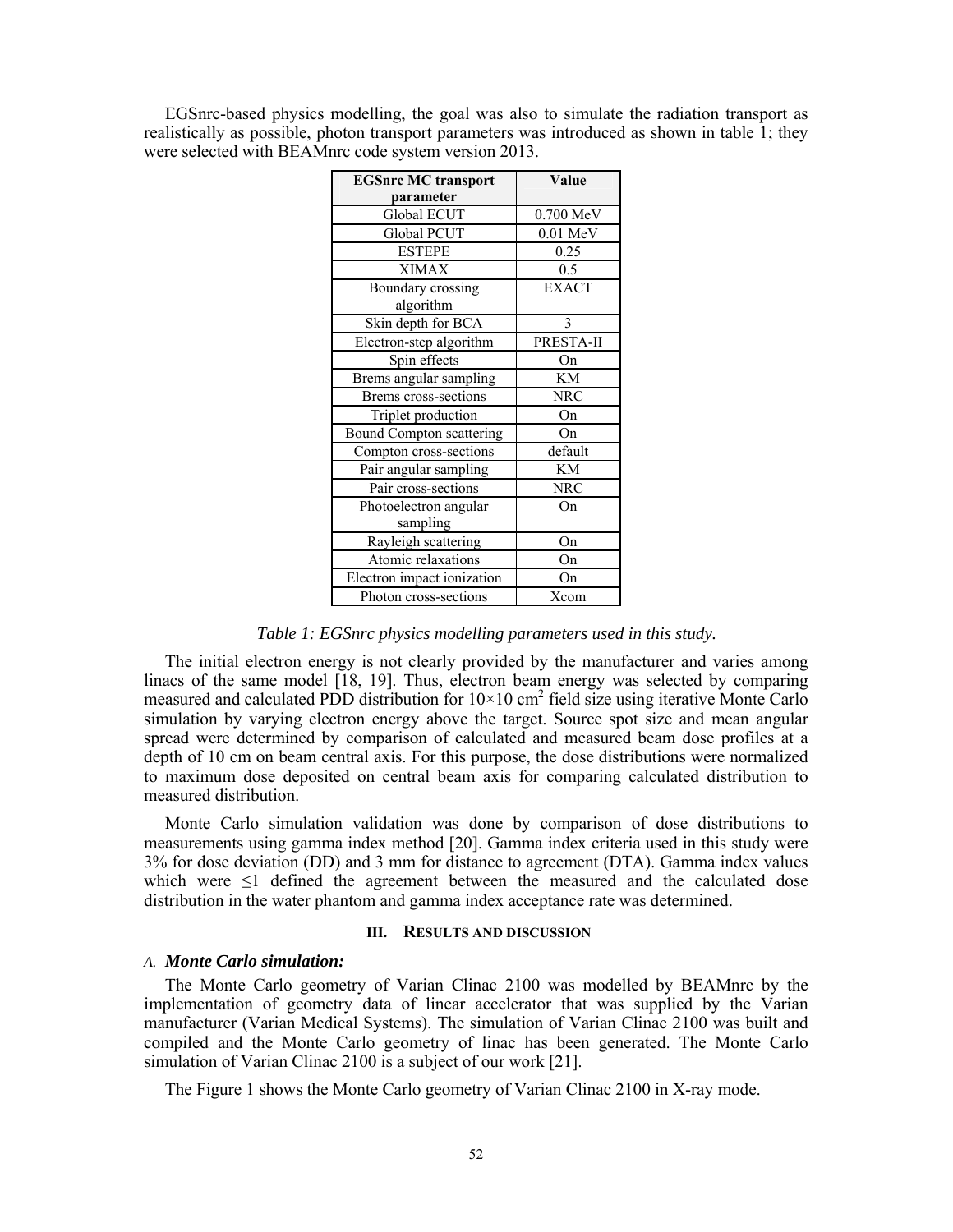

*Figure 2: Monte Carlo geometry of Varian Clinac 2100 in XZ plan generated by BEAMnrc (the scheme is not scaled).* 

In the Monte Carlo simulation of Varian Clinac 2100, the primary electron source above the target was elliptical geometry and it had the Gaussian spread of electrons and the X and Y coordinates equal to 1.4 mm, the mean angle spread was 1° and the electron source energy above the target was 6.52 MeV.

 Figures 3 and 4 present calculated PDDs, measured PDD, and gamma index curves for field sizes of  $6\times6$  cm<sup>2</sup> and  $10\times10$  cm<sup>2</sup> respectively.



*Figure 3: Calculated PDD, measured PDD and gamma index as a function of depth for field size of 6×6 cm<sup>2</sup> and 10×10 cm<sup>2</sup>.* 

The gamma index acceptance rate was more than 98.35 % for  $6\times6$  cm<sup>2</sup> but gamma index acceptance rate was found at 98.35 % for  $10 \times 10$  cm<sup>2</sup>. For good validation, beam dose profiles were calculated and compared to measurements for a depth of dose maximum  $(D_{max})$  and a depth of 10 cm on the beam central axis. Figures 4 and 5 give, for both depths of 1.5 cm (depth of  $D_{\text{max}}$ ) and of 10 cm, calculated dose profiles were compared to measured dose profiles for field sizes of  $6 \times 6$  cm<sup>2</sup> and  $10 \times 10$  cm<sup>2</sup> respectively.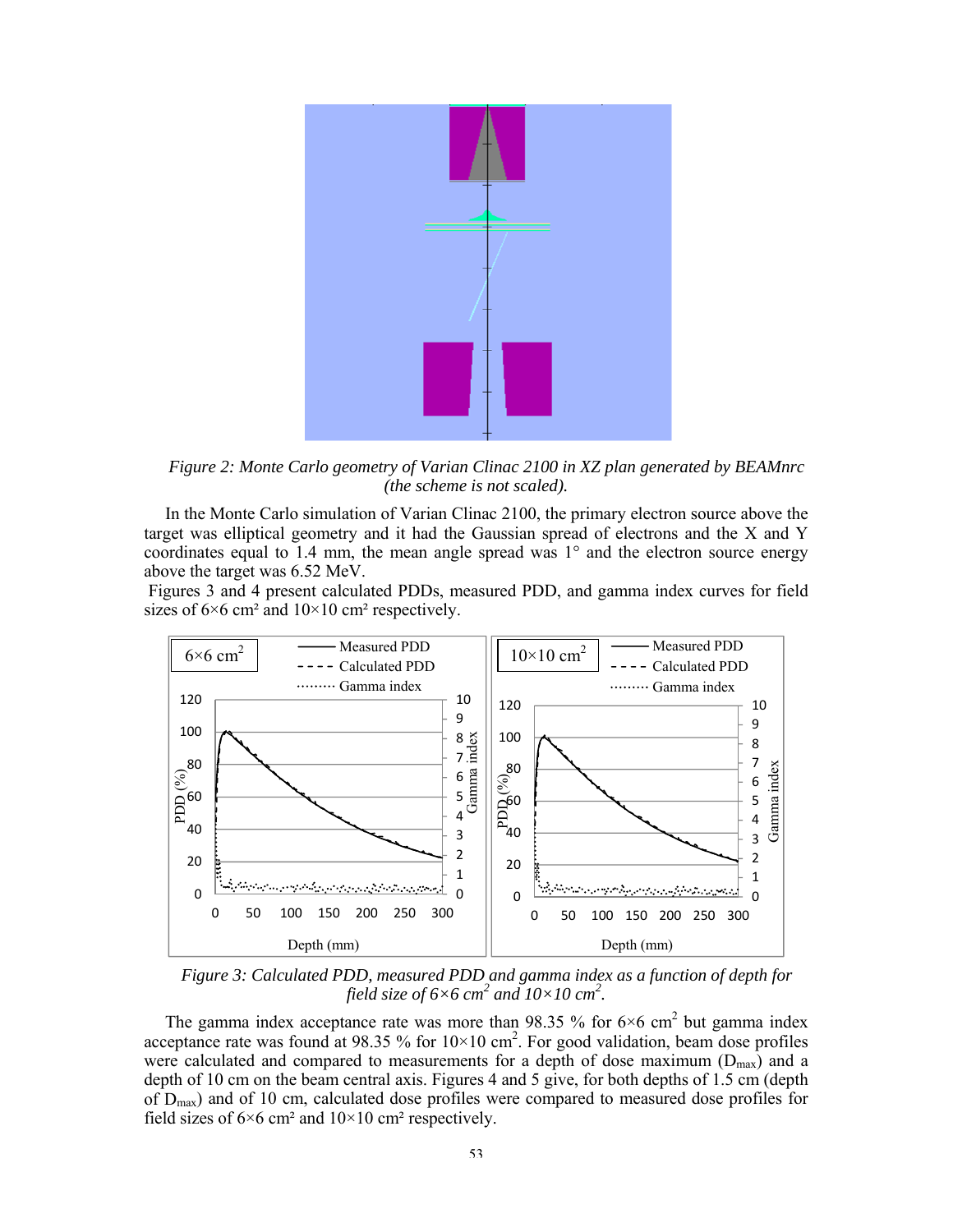

*Figure 4: Calculated dose profile and measured dose profile and gamma index as a function of off axis distance at a depth of*  $D_{max}(A)$  *and*  $10 \text{ cm}$  *(B) for field size of 6×6 cm<sup>2</sup>.* 

 The gamma index passing rate was found at 96.3 % for both beam dose profiles at a depth of  $D_{\text{max}}$  and at a depth of 10 cm, the field was 6×6 cm<sup>2</sup>.



*Figure 5: Calculated dose profile and measured dose profile and gamma index as a function of off axis distance at a depth of*  $D_{max}(A)$  *and 10 cm (B) for field size of*  $10\times10$  *cm<sup>2</sup>.* 

 The gamma index passing rate was found at 95.84 % for the dose profile distribution at a depth of  $D_{\text{max}}$  and 98.62 % for dose profile at a depth of 10 cm, the field was  $10 \times 10 \text{ cm}^2$ .

## *B. Dose evaluation for removing flattening filter*

 The dose was evaluated for linac configuration with flattening filter and for removing flattening filter from linac head. The figure 6 gives the variation of increasing dose due to removing flattening filter from linac head. We have evaluated the increasing rate of dose due to removing flattening filter from linac head as studied before in our work [22].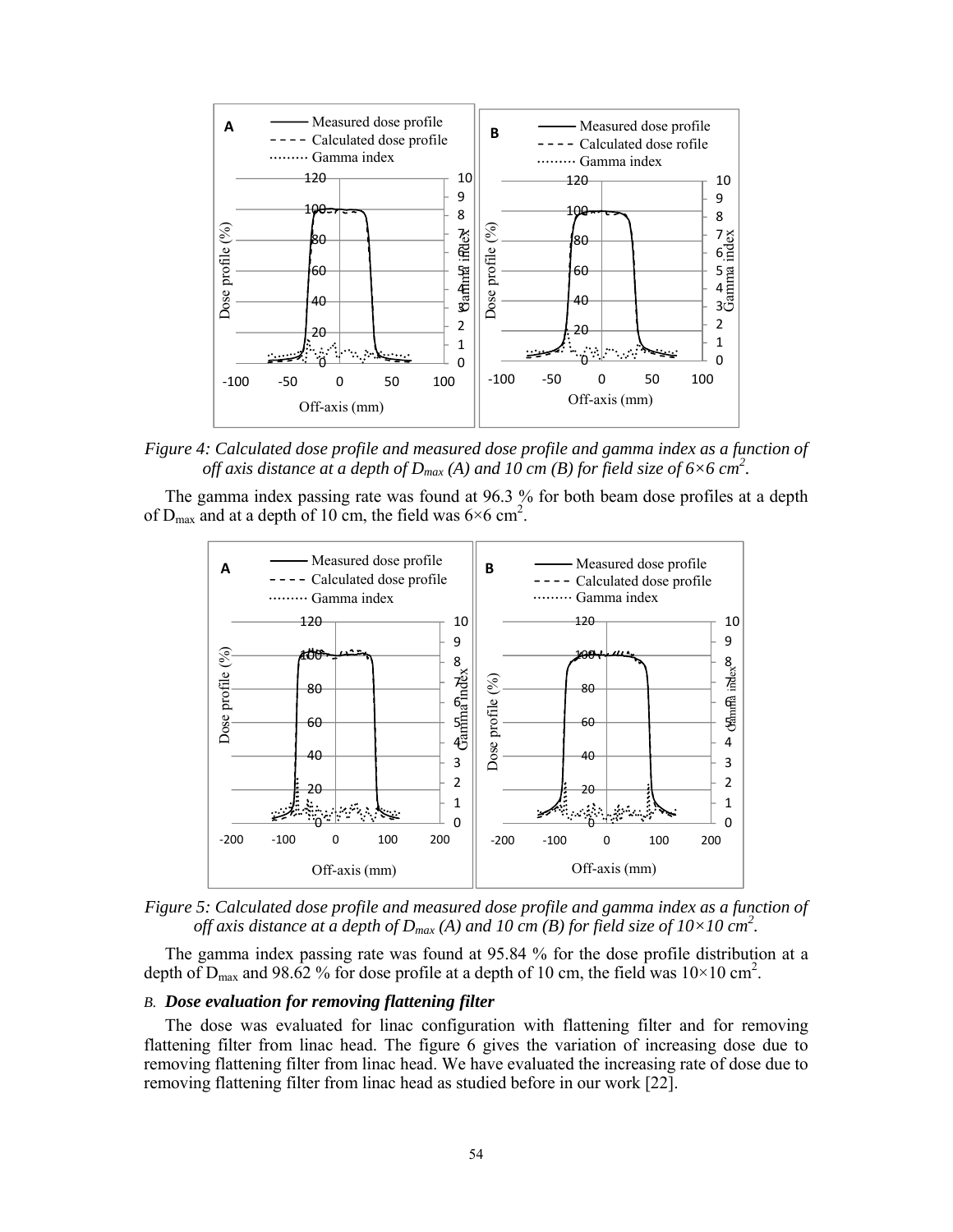

The figure 6 gives the increasing dose as a function of depth for tow field sizes  $6\times6$  cm<sup>2</sup> and  $10\times10 \text{ cm}^2$ .

*Figure 6: Increasing dose rate due to removing flattening filter as a function of depth for filed*  size of  $6 \times 6$  cm<sup>2</sup> and  $10 \times 10$  cm<sup>2</sup>.

From figure 6, the increasing dose rate of removing flattening filter decreased with depth and it was high in the build-up region and it was approximately 80% for 6×6 cm<sup>2</sup> field size and it was approximately 110% for  $10 \times 10$  cm<sup>2</sup> of the dose delivered by the linac configuration with flattening filter. The removing flattening filter configuration of linac head allow to increase dose and the delivered dose increased more than 40% for all depth in water phantom.

## *C. Photon beam dosimetry quality study of removing flatening filter*

To increase radiotherapy efficiency, the dosimetry should be high and equitably distributed inside the tumor volume and thereafter the healthy cells must earned while treatment of cancer, subsequently, the patient life will be improved and time treatment will be reduced. The photon beam quality should be conserved when removing flattening filter from the linac head for this purposes, the photon beam dosimetry quality was investigated and studied with and without flattening filter (FF) for Varian Clinac 2100 configuration and compared to measurements. The photon beam quality was studied in terms of beam quality index as defined by AIEA protocols as the following formulas:

$$
QI = \frac{PDD_{20}}{PDD_{10}}\tag{1}
$$

Where,

 $PDD_{20}$  is the percentage depth dose at a depth of 20 cm

PDD<sub>10</sub> is the percentage depth dose at a depth of 10 cm

We have introduced a parameter to analyze the effects of removing flattening filter on delivered dose. The local difference between linac configuration with flattening filter (with FF) and linac configuration without flattening filter (without FF) was evaluated for of  $6\times6$  cm<sup>2</sup>and  $10\times10$  cm<sup>2</sup>. The local difference (LD) is defined as following:

$$
LD = 100 \times \frac{PDD_{without-FF} - PDD_{with-FF}}{PDD_{with-FF}}
$$
 (2)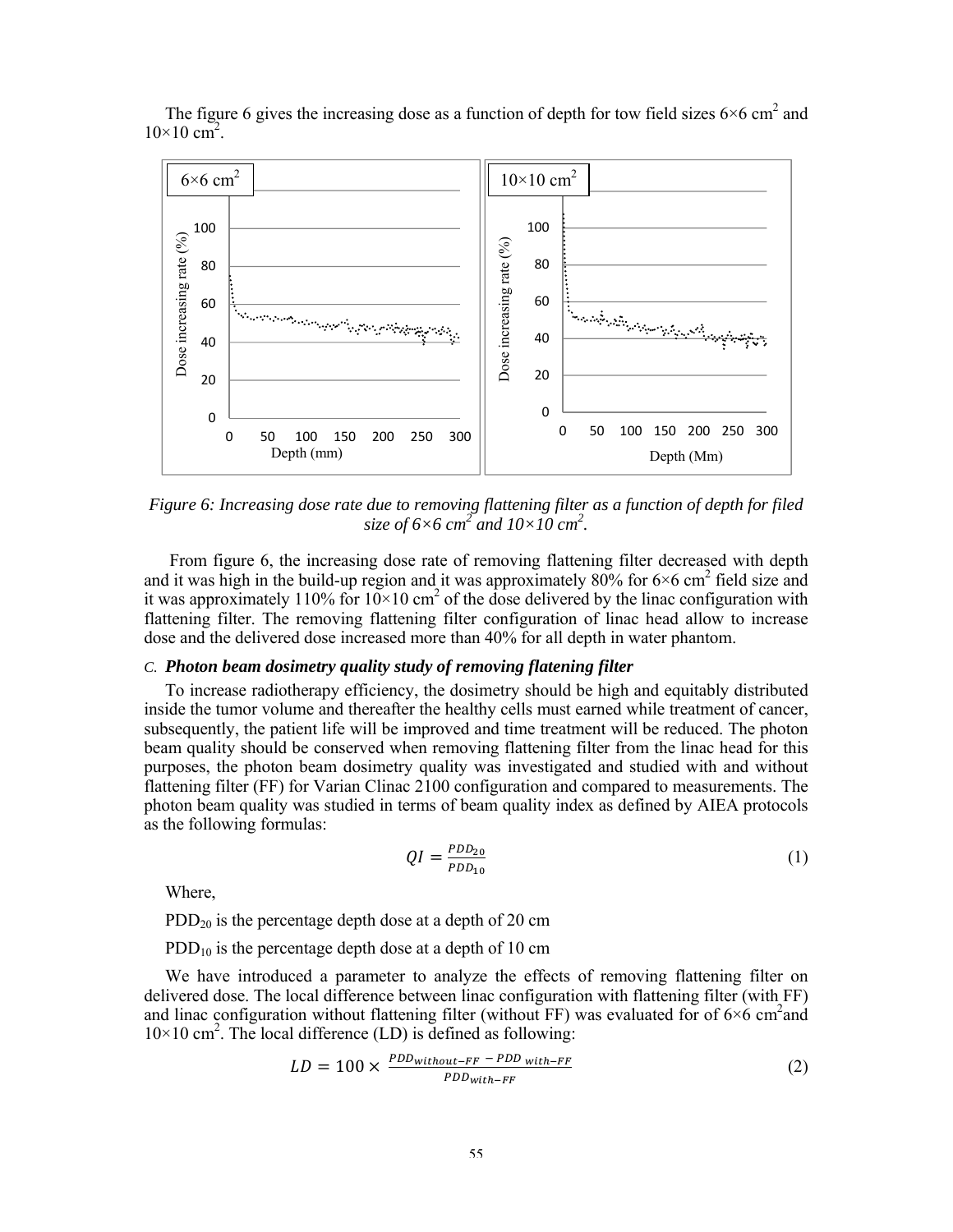Figure 7 and 8 present PDDs with and without flattening filter and *LD* associated for field size of  $6 \times 6$  cm<sup>2</sup> and  $10 \times 10$  cm<sup>2</sup> respectively.



*Figure 6: PDD distributions for linac configuration with FF and without FF as a function of depth for filed size of 6×6 cm2 .* 

The PDDs decreased with depth in water phantom for both linac configurations and the PDD curve of linac configuration without FF was under the PDD curve of linac configuration with FF for depths beyond depth of maximum dose, but in the build-up region, the PDD curve of linac configuration with FF was under the PDD curve of linac configuration without FF. The photon beam quality was affected by removing flattening filter from linac head for field size of  $6 \times 6$  cm<sup>2</sup>.

The figure 7 shows the PDDs variation with depth in water phantom.



*Figure 7: PDD distributions for linac configuration with FF and without FF as a function of depth for filed size of 10×10 cm2 .*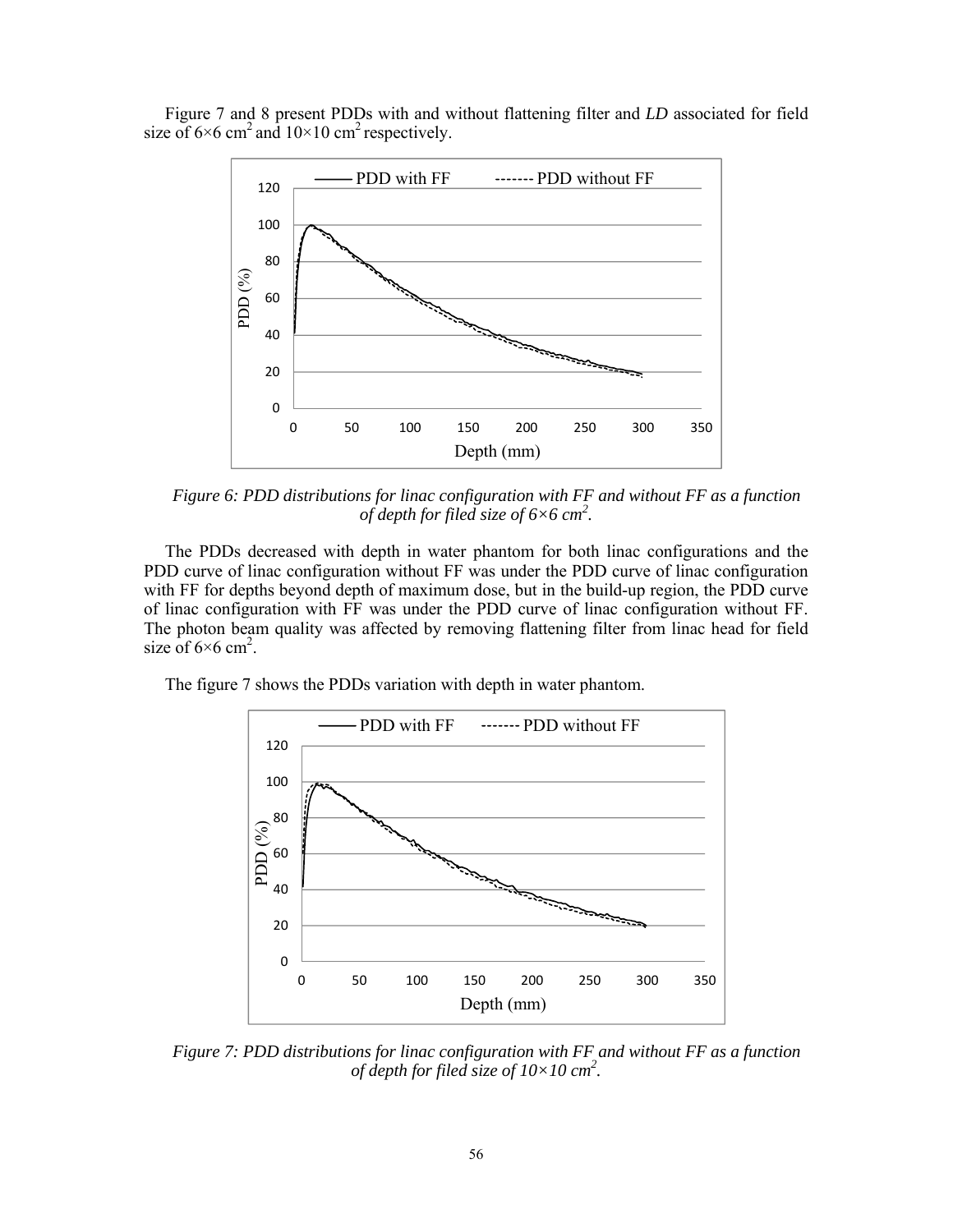It can be seen from figure 7, the same conclusion that is observed above for the field size of  $6 \times 6$  cm<sup>2</sup> but the deterioration of beam quality for field size of  $10 \times 10$  cm<sup>2</sup> was higher than the deterioration of beam quality for field size of  $6 \times 6$  cm<sup>2</sup>. For this reason, we have evaluated the beam quality index (QI) for both linac head configurations. The table 2 shows the photon beam quality index (QI) for both linac configurations with FF and without FF and the measured of beam quality index for filed size of  $6 \times 6$  cm<sup>2</sup> and  $10 \times 10$  cm<sup>2</sup>

|                              | PDD <sub>20/10</sub>                                                                  |                 |                 |
|------------------------------|---------------------------------------------------------------------------------------|-----------------|-----------------|
|                              | Field size   Mesured quality index (linac   Linac configuration   Linac configuration |                 |                 |
|                              | configuration with FF)                                                                | with FF         | without FF      |
| $6\times6$ cm <sup>2</sup>   | 5.58 $10^{-01}$                                                                       | 5.46 $10^{-01}$ | 5.33 $10^{-01}$ |
| $10\times10$ cm <sup>2</sup> | $5.7610^{-01}$                                                                        | 5.75 $10^{-01}$ | 5.62 $10^{-01}$ |

*Table 2: Quality index for both linac configurations with FF and without FF.* 

The beam quality index (QI) for linac configuration of removing flattening filter is low than the beam quality index for linac configuration with flattening filter. It is now clear the removing flattening filter from linac head lead to decrease the beam photon quality index and subsequently the deterioration of photon beam quality.

To evaluate the difference between linac configuration with FF and linac configuration without FF, the local difference was evaluated for field sizes of  $6\times6$  cm<sup>2</sup> and  $10\times10$  cm<sup>2</sup>. Figure 8 gives the variation of local difference (LD) as a function of depth.



*Figure 8: Local difference (LD) variation as a function of depth* 

It can be seen from figure 8, the more pounced difference on PDDs between linac configuration with FF and linac configuration without FF is in build-up region. That explains the effects of particles of low energy (photons) and electron contaminations for removing flattening filter linac configuration [4].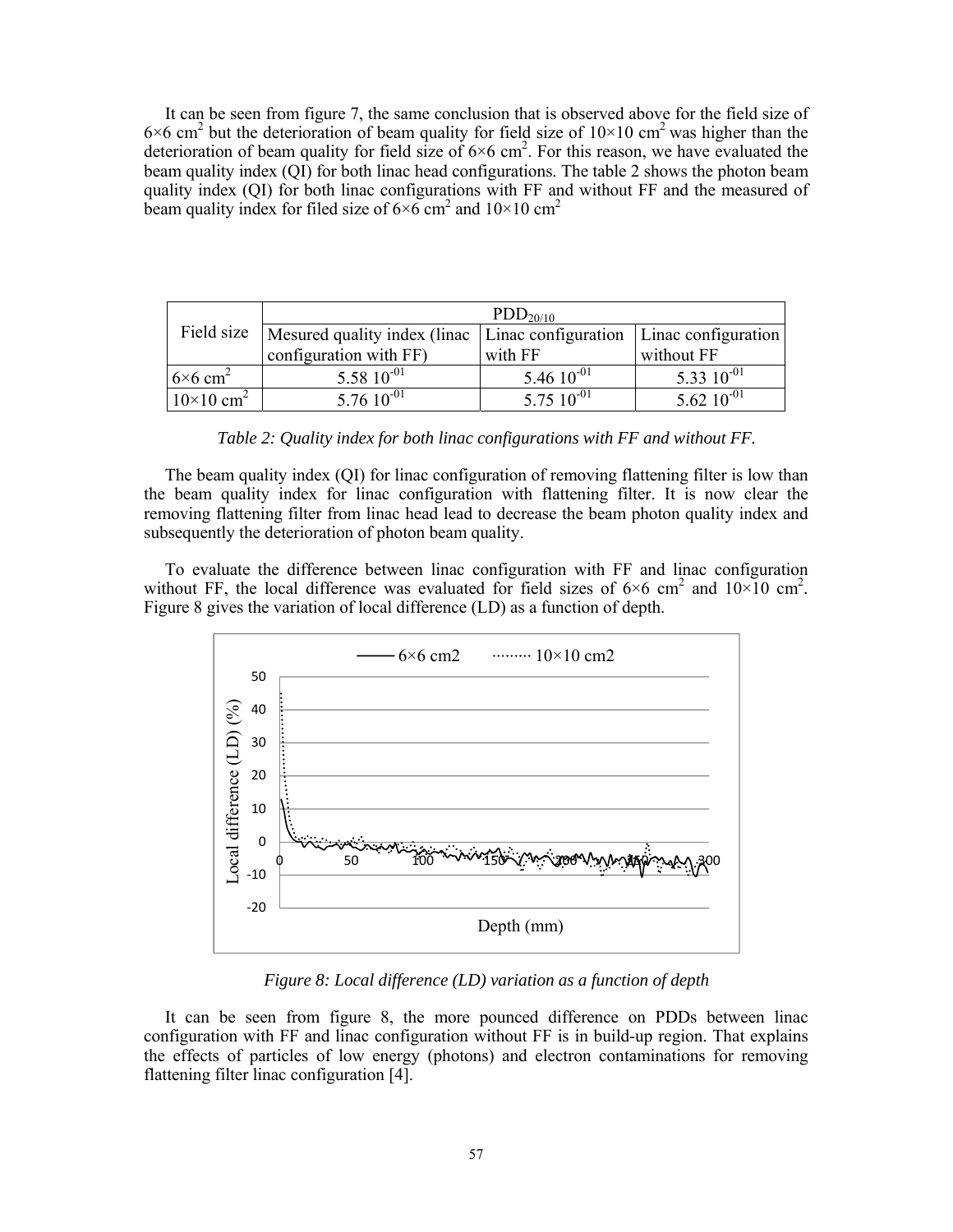## **IV. CONCLUSION**

The Varian Clinac 2100 was modeled by the BEAMnrc code. The simulation was validated by the comparison of calculated PDD and calculated beam dose profiles to measurement dose distributions; thus, the Monte Carlo simulation of Varian Clinac 2100 was performed with accuracy.

The removing flattening filter from linac head allows increasing the delivered dose to the patient, but the dose distributions lose its quality for the studied field sizes. The main benefit of removing flattening filer from linac head was on increasing delivered dose and the increasing dose rate was approximately 80% for field size of  $6 \times 6$  cm<sup>2</sup> and it was approximately 110% for field size  $10 \times 10^{-2}$ . We have done many studies on the experiments data for studying and analyzing the quality of photon beam dosimetry [23-26]

Removing flattening filter from linac head configuration allows increasing the delivered dose to the patient while the beam quality deteriorated in the build-up dose region and in the beam quality index ( beyond maximum dose). For adopting the removing flattening filter linac configuration, the photon beam quality must be conserved with depth in water phantom. The removing linac configuration from linac head gives way naturally to photons of low energy and electrons contamination for reaching the patient while radiotherapy treatment [4]

#### **ACKNOWLEDGEMENT**

The authors would like to thank Varian Medical Systems to provide us the Varian Clinac 2100 geometry data and give us this opportunity to study the Varian linear accelerator technology and to participate in its future development.

## **REFERENCES**

- [1] Mayles P., Nahum A., and Rosenwald J. C., (2007), Handbook of Radiotherapy Physics Theory and Practice, Taylor & Francis group, LCC, Unite State of America, pp 452 – 480
- [2] Chang D. S., Lasley F. D., DAS I. J., Mendonca M. S., and Dynlacht J. R., (2014), Basic Radiotherapy Physics and Biology, Springer, New York, pp 77 – 92.
- [3] Podgorsak E.B., (2005), Radiation Oncology Physics: A Handbook For Teachers And Students, IAEA , Vienna, pp 161 – 216.
- [4] Bencheikh M., Maghnouj A. and Tajmouati T., (2016), Energetic Properties' Investigation of Removing Flattening Filter at Phantom Surface: Monte Carlo Study using BEAMnrc Code, DOSXYZnrc Code and BEAMDP Code, PEPAN Letters, Vol 14 No 6 pp : 921– 930.
- [5] Bencheikh M., Maghnouj A. and Tajmouati T., (2016), Photon Beam Softening Coefficient Determination with Slab Thickness in Small Filed Size: Monte Carlo Study, PEPAN Letters, Vol 14 No 6 pp : 931–938.
- [6] EL Bakkali J., EL Bedouin T., (2016), Validation of Monte Carlo Geant4 code for a 6 MeV Varian linac, Journal of King Saud University – Science.
- [7] Bencheikh M., Maghnouj A. and Tajmouati T., (2016), Photon beam softening coefficients evaluation for a 6 MV photon beam for an aluminum slab: Monte Carlo study using BEAMnrc code, DOSXYZnrc code and BEAMDP code, Moscow University Physics Bulletin Vol 72 No 3 pp : 263–270.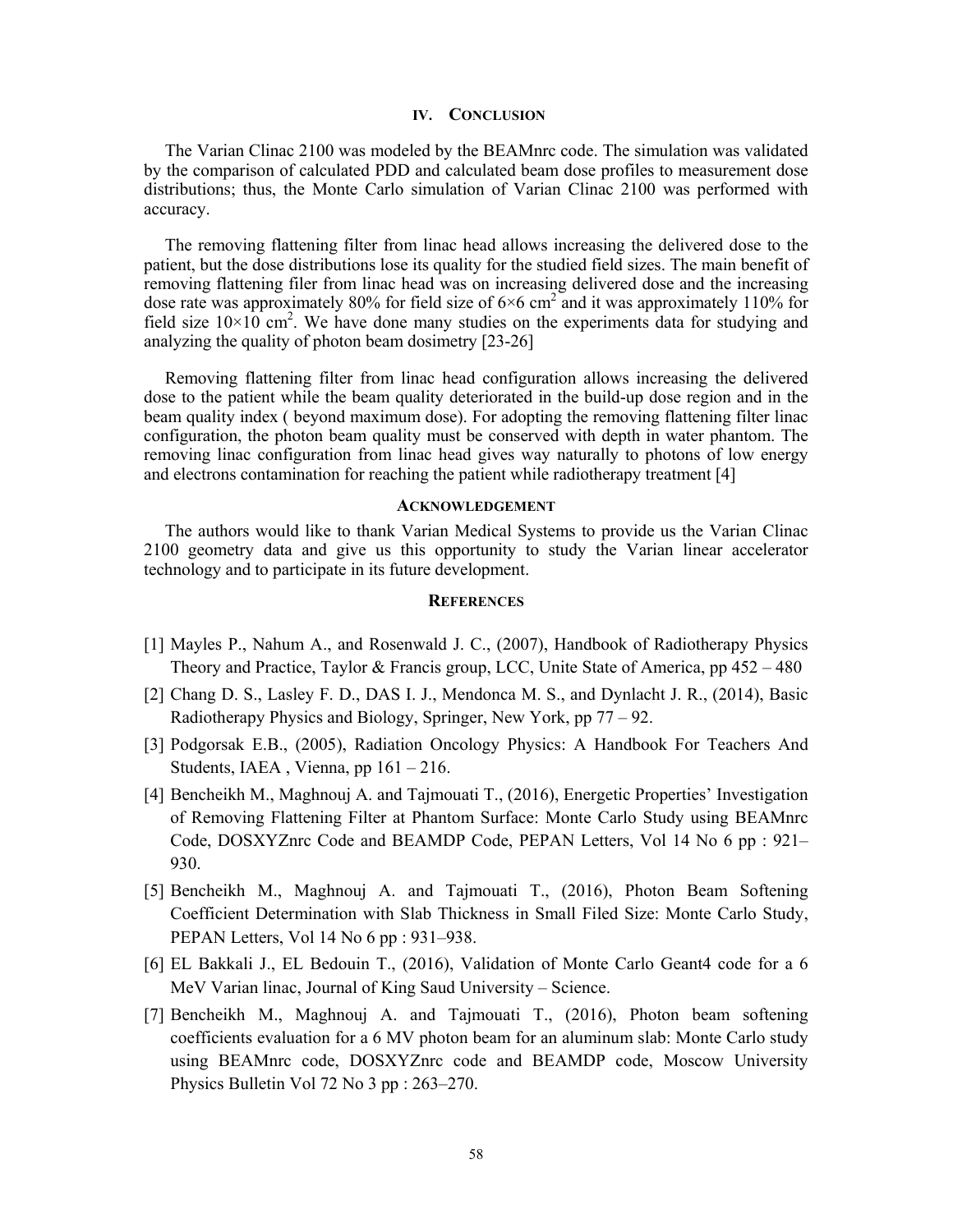- [8] Didi A., Dadouch A., Bencheikh M., Jai O., (2017), Monte Carlo simulation of thermal neutron flux of americium–beryllium source used in neutron activation analysis , Moscow University Physics Bulletin Vol. 72 No 5 , pp : 460–464
- [9] Rogers D.W.O., Walters B., and Kawrakow I., 2013, BEAMnrc Users Manual, NRCC Report, Ottawa, pp 12-254.
- [10] Walters B., Kawrakow I., and Rogers D.W.O., 2013, DOSXYZnrc Users Manual, NRCC Report, Ottawa, pp 9-103.
- [11] Rogers D.W.O., Kawrakow I., Seuntjens J.P., Walters B. and Mainegra H. E., (2013), NRC User Codes for EGSnrc, NRCC Report, Ottawa, pp 6-83.
- [12] Low D. A., Harms W. B., Mutic S. and Purdy J. A., (1998), A technique for the quantitative evaluation of dose distributions, Medical physics, 25, pp 656 – 661.
- [13] Low D. A., Dempsey J. F.,(2003), Evaluation of the gamma dose distribution comparison method, Medical Physics, Vol. 30, No. 9, pp 2455 – 2464.
- [14] Rapport of SFPM N° 26, Jully 2010, Contrôles de qualité en radiothérapie conformationelle avec modulation d'intensité, Société Française de Physique Médicale.
- [15] Technical Reports Series No.430, (2004), Commissioning and Quality Assurance of Computerized Planning Systems for Radiation Treatment of Cancer, International Atomic Energy Agency, Vienna.
- [16] IAEA-TECDOC-1540, (2007), Specification and Acceptance Testing of Radiotherapy Treatment Planning Systems, International Atomic Energy Agency, Vienna.
- [17] Aljamal M. and Zakaria A., (2013), Monte Carlo Modeling of a Siemens Primus 6 MeV Photon Beam Linear Accelerator, Australian Journal of Basic and Applied Sciences, 7(10), pp 340-346.
- [18] Sheikh-Bagheri D. et Rogers D. W. O., (2002), Sensitivity of megavoltage photon beam monte carlo simulations to electron beam and other parameters. Medical physics, 29 (3), pp 379– 390.
- [19] Bencheikh M., Maghnouj A. and Tajmouati T., Photon beam fluence and energy at the phantom surface as a function of primary electron energy: Monte Carlo study using BEAMnrc code, DOSXYZnrc and BEAMDP code, Bulgarian Journal of Physics ((Bulg. J. Phys.), Vol 45  $N^{\circ}$  1, pp 54 – 66
- [20] International Atomic Energy Agency, 2000, Absorbed dose determination in external beam radiotherapy, Technical reports series no. 398, Vienna, pp 110 -133.
- [21] Bencheikh M., Maghnouj A. and Tajmouati T., (2017), Validation of Monte Carlo simulation of 6 MV photon beam produced by Varian Clinac 2100 linear accelerator using BEAMnrc code and DOSXYZnrc code, PEPAN Letters, Vol 14 No 5 pp : 780–787.
- [22] Bencheikh M., Maghnouj A., Tajmouati T. and Didi A., Dosimetry investigation and evaluation for removing flattening filter configuration of linac: Monte Carlo study, Moscow University Physics Bulletin (Accepted for publication).
- [23] Mohamed Bencheikh, Abdelmajid Maghnouj et Jaouad Tajmouati, Abdessamad Didi, Abdesslam Lamrabet and Yassine Benkhouya, Study of 6 MV Photon Beam Dose Profiles, Investigation and Evaluation of Scattered photons and Electrons Contamination